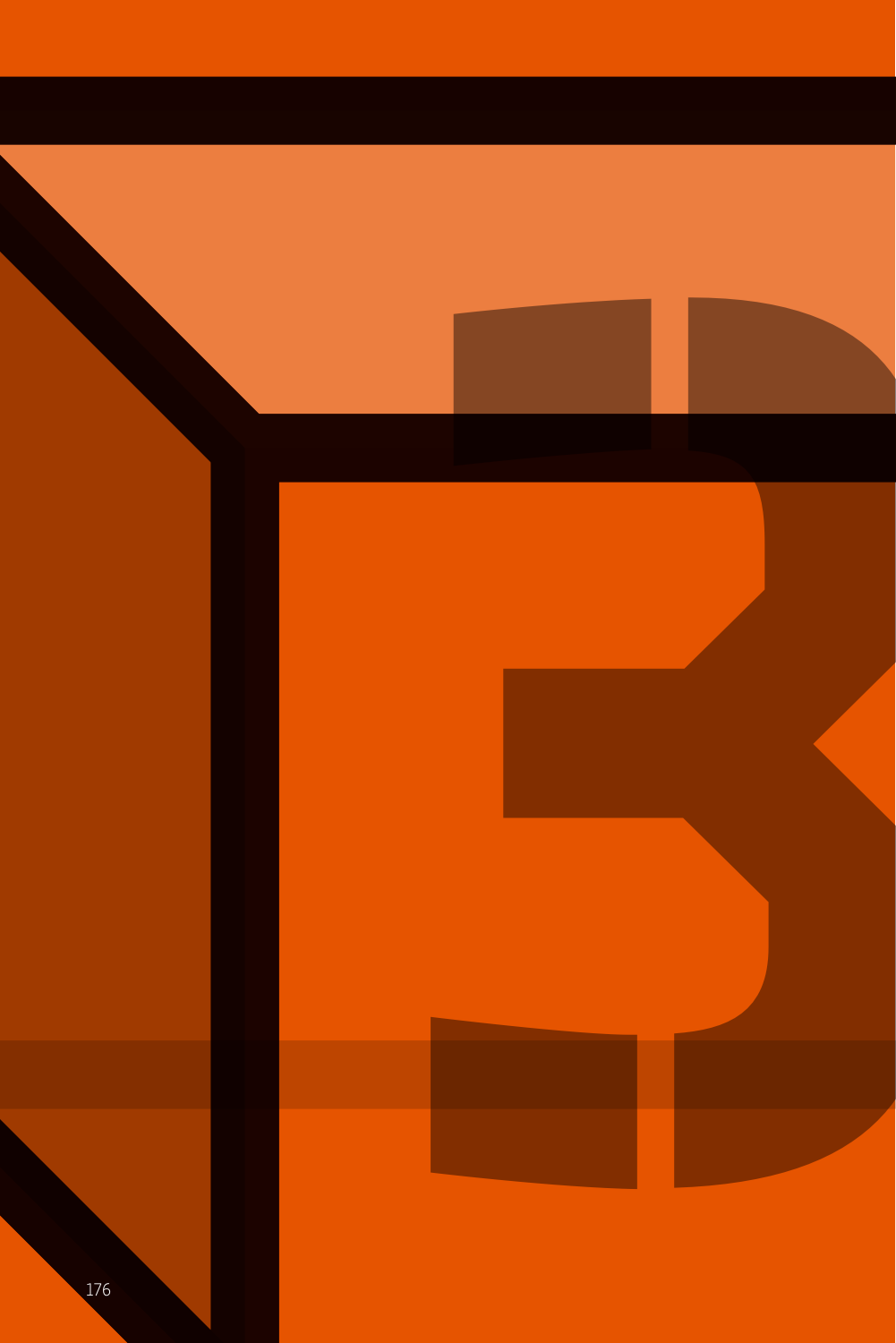# Building Block 3 Economic **History**

The history of how the economy evolved over time, from the physical aspects of technology and nature to the social aspects of organisations, institutions and political-economic systems.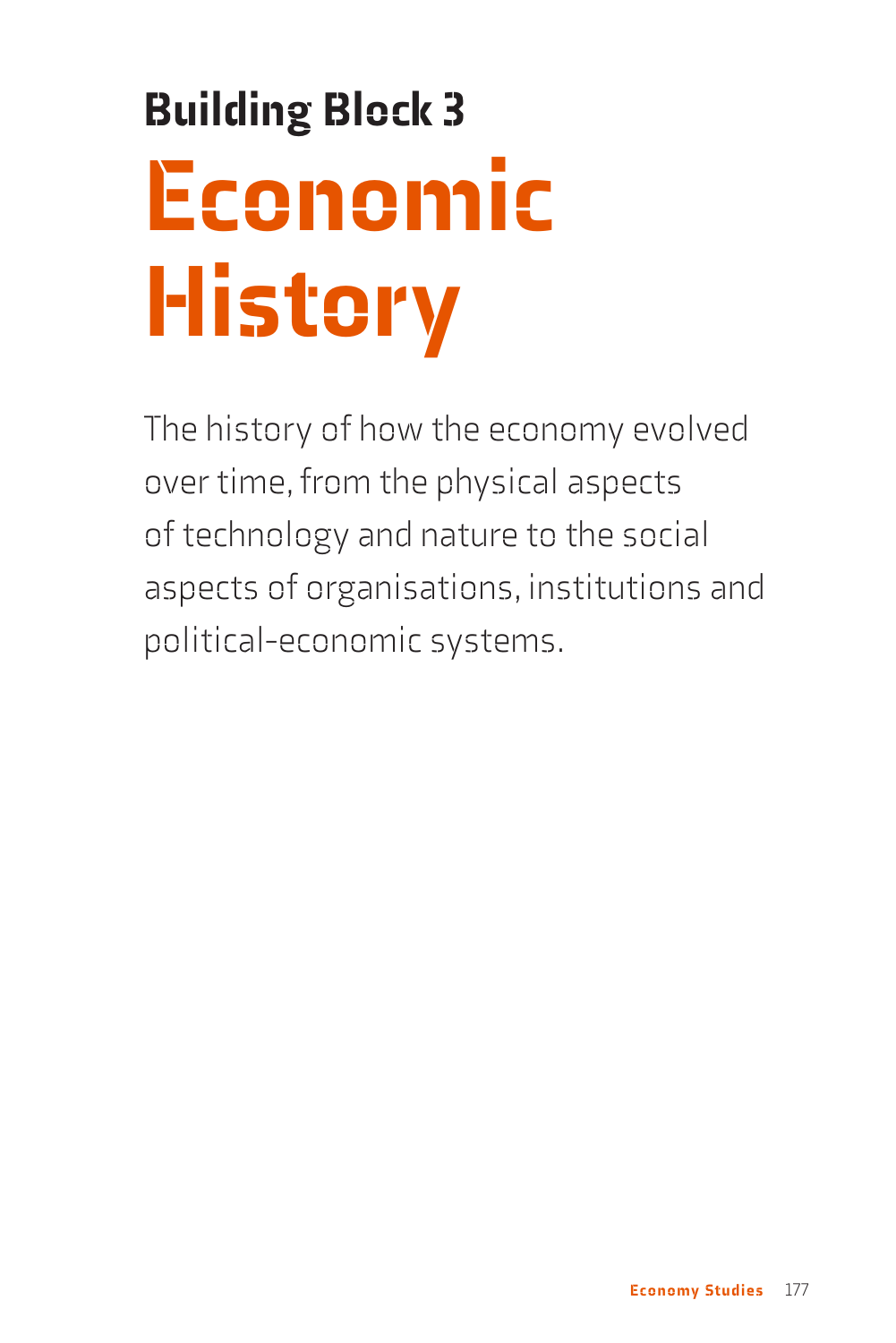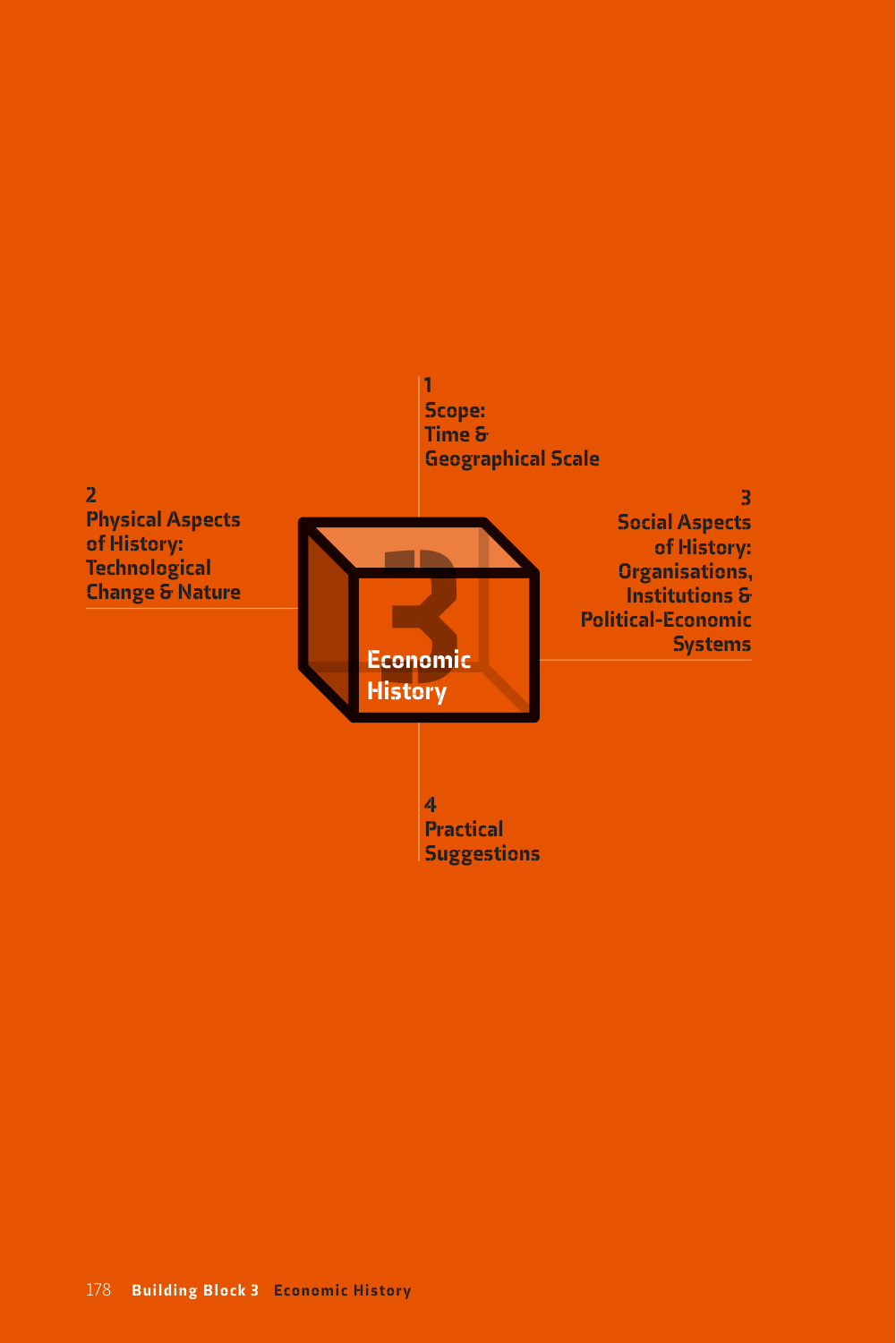## What

Economic history is about the evolution of real-world economies, rather than the history of economic thought (see for this *Building Block 4: History of Economic Thought & Methods*). This building block focuses on what happened, how, and what effects it had. It helps students gain a basic understanding of the histories of different real-world economies and to learn from the past.

#### Why

The evolution of economies throughout history is a fascinating and motivating field, full of drama and action. It is also highly valuable for anyone trying to understand the current economy: history can provide great insight into how economic processes work and how today has come about. Finally, a good understanding of what has happened in the past can also help us understand what may happen in the future.

Economists have claimed, repeatedly, to have solved the economic problems of the past, such as booms and busts. Recent history, however, shows us that this is far from the truth. Many of the key issues of our time – financial instability, trade wars, economic inequality – are far from new. So, let us learn from the past to help us better understand how we can tackle the problems of today.

### Contrast with current programmes

Currently, the history of the economy is often not taught in programmes. Some even argue that past events and structures are relevant only to historians, while economists should focus on the present. Consequently, economists lack historical knowledge. We propose teaching future generations of economists the basics of how economies have evolved and avoiding the (over)use of abstract models and econometric techniques.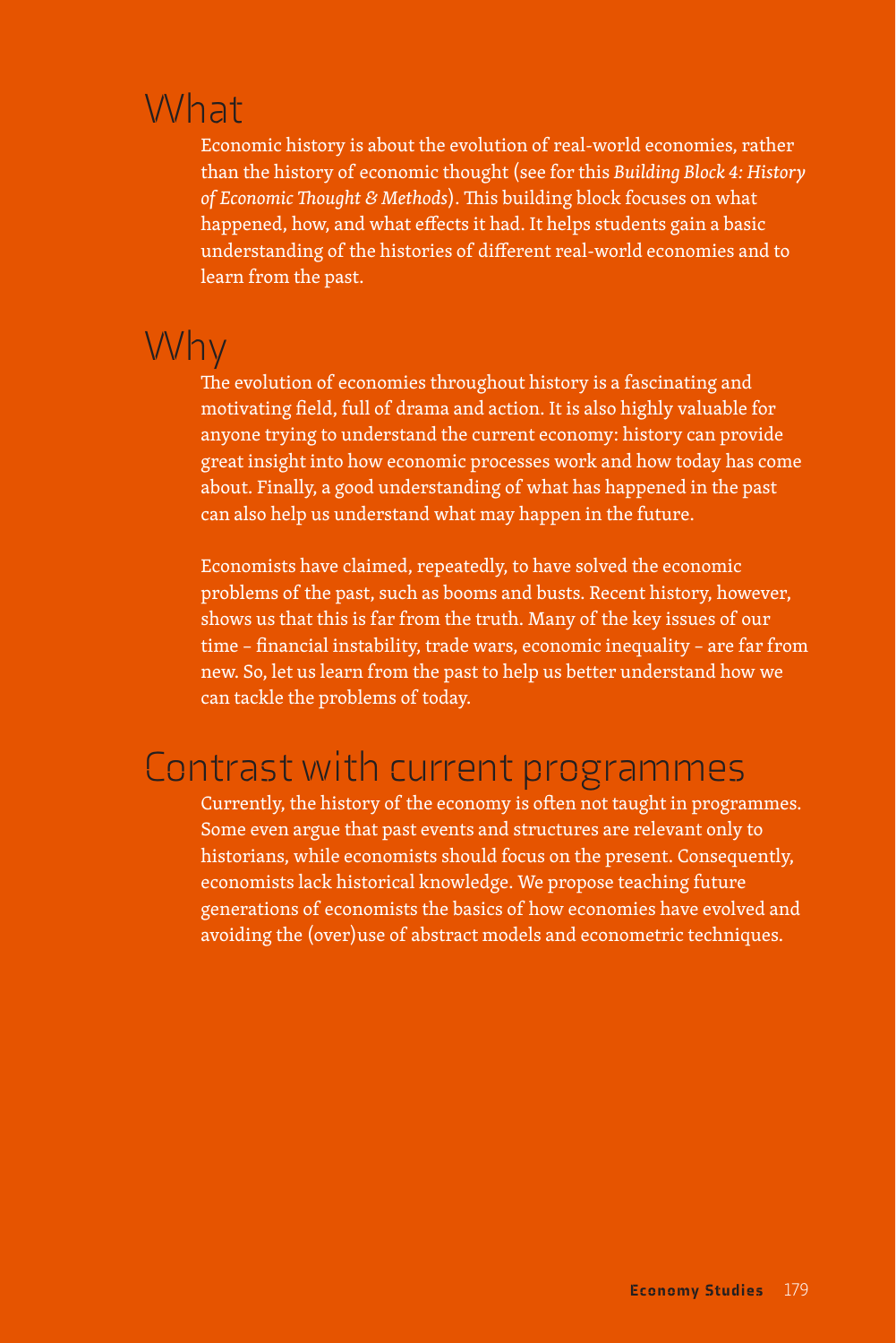*"Nobody can hope to understand the economic phenomena of any, including the present, epoch who has not an adequate command of the historical facts and an adequate amount of historical sense."* 

**Joseph Schumpeter** (1954, pp. 12-13)

On August 13, 2007, as Goldman Sachs was making unprecedented losses, David Alan Viniar said "We were seeing things that were 25 standard deviation moves, several days in a row" (Conti-Brown, 2009). As the chief financial officer and executive vice president of Goldman Sachs at the time, Viniar used this statistical jargon to describe the ongoing events. His statement reflects, however, a severe lack of historical knowledge, leaving him unable to comprehend the economic phenomena he was part of.

His statement was based on an econometric model which Goldman Sachs used to analyse developments on financial markets. The model's estimate that the events of that week were *"25 standard deviation moves, several days in a row"*, suggested they were supposed to happen only once every 1.3 x 10<sup>136</sup> years (Conti-Brown, 2009). To put this into perspective, the universe is estimated to be some 13 billion years old,  $1.3 \times 10^{10}$ . Viniar's workhorse model told him that what he was witnessing day after day was not supposed to happen in many lives of this universe.

A basic historical awareness of the fact that financial crises are periodically recurring would have helped this chief financial officer to comprehend the events he was witnessing. In general, a basic grasp of history is crucial to developing a sense of what is possible. Hence, we propose including economic history into economics programmes.

In this building block, we suggest a few dimensions to consider when designing courses on the history of economies. Different programmes will require different things in this regard, and the interests and personal expertise of the lecturer also make a big difference. Here, we hope to help lay out several options and to highlight the potential benefits and drawbacks of various choices. In *Tool 4: Example Curricula*, we provide illustrations of how one could use some of these options to create separate courses, or combine them with other building blocks to create new courses.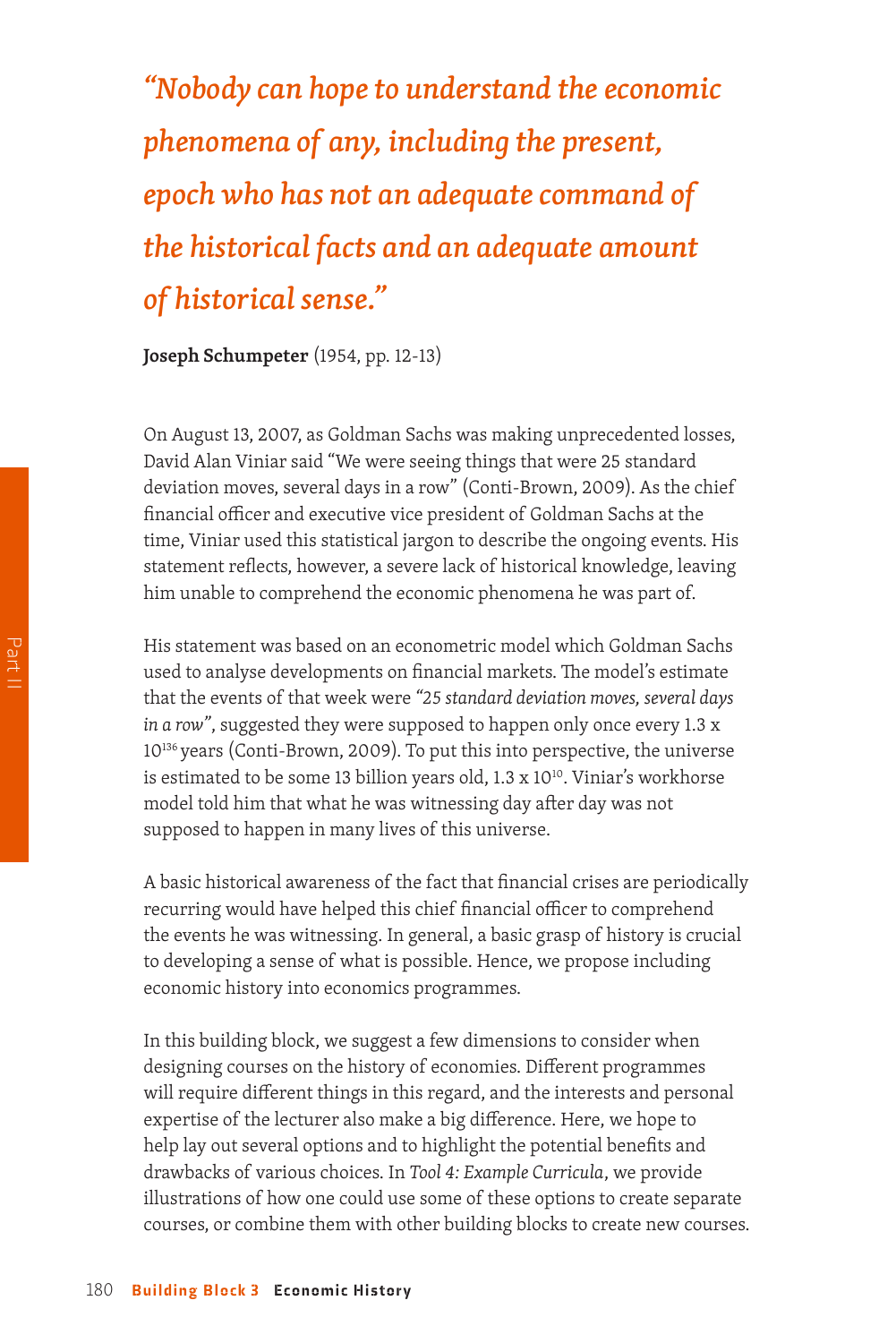# 1 Scope: Time & Geographical Scale

When teaching history, it is important to first delineate a clear geographical and temporal scope. Geographically, the global, regional and national scales can provide useful delineations. Temporally, one might look either at the entirety of human history, at the last few centuries or at very recent developments. These various scopes can of course also be combined or taught in sequence. This is, after all, just a framework for course design.

Naturally, the larger the scale, the less room there is for detail. So, while students would benefit much from developing a basic understanding of world history, we would not advise spending equal time on each period of history. Instead, we suggest alternating between discussing very big topics in broad terms and treating smaller episodes in more detail. It is a balancing act, between having an historical overview of economies and understanding the complexity and nuance of changes in economies.

A brief note on teaching very recent developments. It is a misconception that history is only about long-gone days. History means concrete events and phenomena in the past, whether they occurred a long time ago or recently. Recent history, too, can be very useful for economists, as it helps them understand the situations they find themselves in today.

An important example of this for the current generation of economics students would be the history of the financial and economic crisis of the last decade. While most of us have kept track of major events in our lives, very few have a good understanding of precisely what happened in that crisis. Therefore, it could be useful to discuss in detail the events and developments of the last decade, using for example 'Crashed' by Adam Tooze.

Such recent histories are very important because they provide sophisticated and rich analyses of what happened, as opposed to the often simplistic and partial accounts that are prevalent in many debates around even the most recent events. As future economic experts, this can teach students how crucial it is to have a factual overview and contextualisation of phenomena in order to be able to grasp them. Furthermore, recent histories can show students how multidimensional economic events are and how useful a multidisciplinary approach is, as it also takes political, social and cultural factors into consideration.

We are aware that the advice above is quite general while this building block is, by nature, rather location- and time-specific. Exactly which aspects of history are most relevant also depends on the focus of each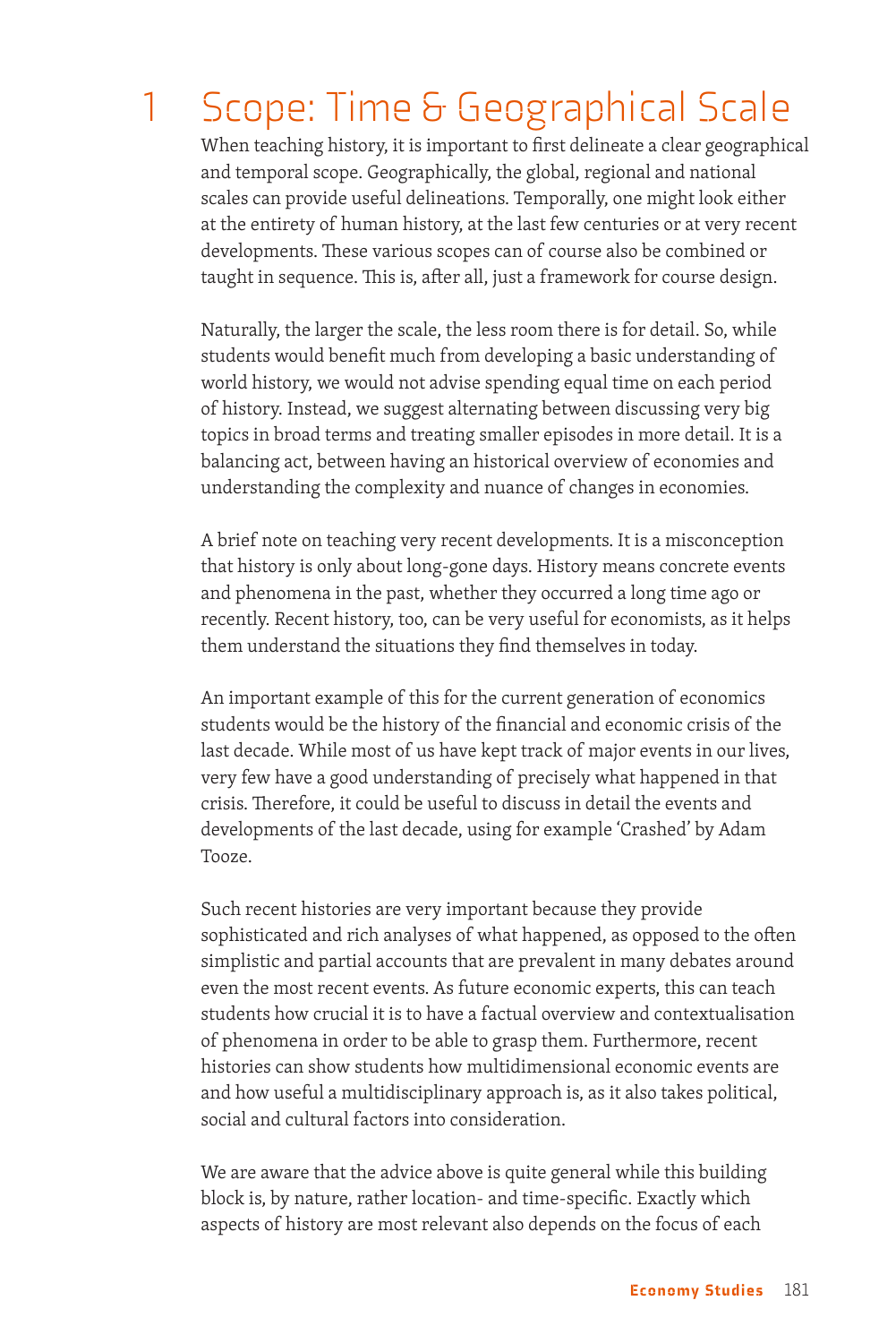programme. We hope that the framework offered here can still prove useful in terms of selecting an appropriate scope and relevant historical episodes.

## 2 Physical Aspects of History: Technological Change & Nature

Having chosen a temporal and geographical scope, we suggest course designers split up the material into two aspects of history, and deal with them both explicitly: the physical and the social. The physical aspect refers to how human beings interact with their natural environment and the technologies they use. The social aspect, on the other hand, refers to how people together organise their economic lives through work, organisations, economic mechanisms, institutions and political-economic systems. The two are clearly related to each other and could very well be combined into a single storyline. Nevertheless, we think it is important to focus on both sides, as each captures different elements of history.

In terms of the physical aspect of the history of economies, there are three angles that seem particularly relevant: dominant forms of production, technological innovation, and relationship with nature.

Firstly, the dominant forms of production. Technologies have fundamentally changed economies, and with them, human life multiple times in history. The main story, in this regard, is that human societies moved from hunter-gathering, to horticulture, to agriculture and finally into industrial production. Many places, however, retained fishing, herding and maritime societies, which also played important roles in the world history of the economy. It is therefore important to teach students about how these different economies functioned. A useful book on this is *Human societies* by Nolan and Lenski.

Secondly, technological innovation. Given that technological change has often been a driving force of economic change, it is worthwhile to give students an idea of how technologies have developed over time. Which waves of innovation have characterised the last centuries and how did they alter economic processes? How did these innovations come about and how did the knowledge of them spread? To discuss these matters, a helpful and accessible book is *A Short History of Technology* by Thomas Kingston Derry and Trevor Illtyd Williams.

Finally, nature. Throughout most of human history, human societies and, in particular, their economies were largely shaped by their natural surroundings. Today, this relationship has become a two-way street, as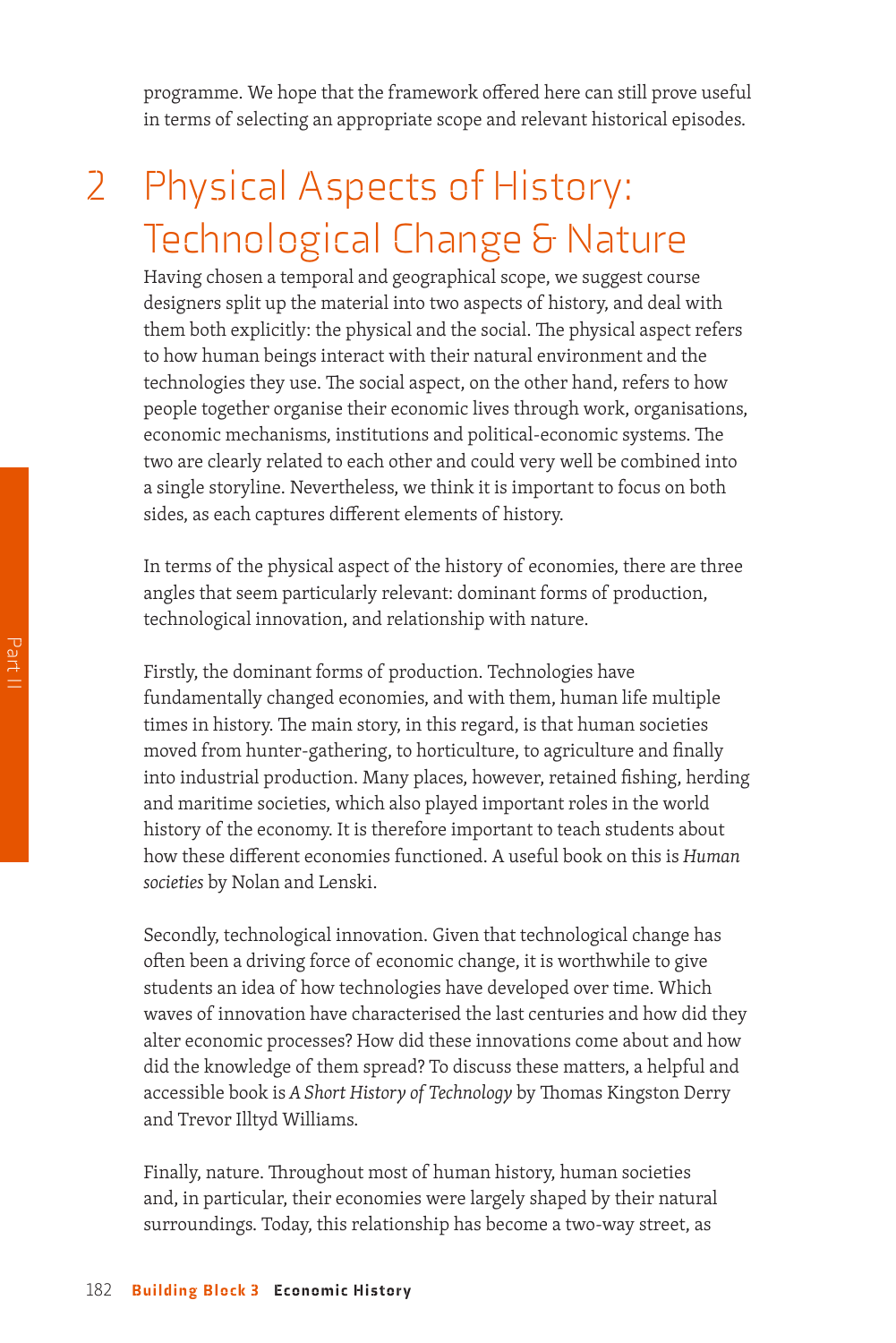human beings are having an enormous impact on natural ecosystems and Earth's geology. It is crucial that students develop an understanding of how this happened. One could discuss questions such as: How have energy consumption and land use changed over time? Which countries and organisations have contributed most to these developments? How has the use of different energy sources changed throughout history, including recent development related to renewable energy? What policy measures have been taken over the last decades to tackle environmental and ecological problems? Who has historically paid the biggest economic and social price for humans' extractive use of nature? Useful books to discuss these issues are *Energy and Civilization: A History* by Vaclav Smil and *Climate Change: A Very Short Introduction* by Mark Maslin.

## 3 Social Aspects of History: Organisations, Institutions & Political-Economic Systems

Having considered the physical aspects of economic history, it is important to also teach the social aspects. Here we suggest looking at the differing ways in which humans have socially organised economic processes: through different organisational forms, institutions and political-economic systems. For an overview of these, see building blocks 5 and 6: respectively *Economic Organisations & Mechanisms* and *Political-Economic Systems*. Knowing how societies moved from one political-economic system to another is imperative. Yet, it is also valuable to develop an understanding of how political-economic systems themselves changed. So, for example, one could discuss how capitalism was deeply intertwined with colonialism, slavery, patriarchy, and imperialism – but later on became associated with the welfare state and representative democracy. These are all complicated issues that deserve attention in courses on the history of the economy. For this one can use different teaching materials, from academic readings to documentaries such the DW documentary *Slavery routes – a short history of human trafficking*.

Recent history is again of particular importance here. How have political-economic systems changed over the last decades? How have the social structures and power relations of the economy changed with developments such as globalisation, neoliberalism, financialization, and digitisation? To give an example, one could look at the history of markets as Bas van Bavel (2016) did in *The Invisible Hand?: How Market Economies have Emerged and Declined Since AD 500*. Van Bavel documents how markets became more dominant in various societies at points in history, but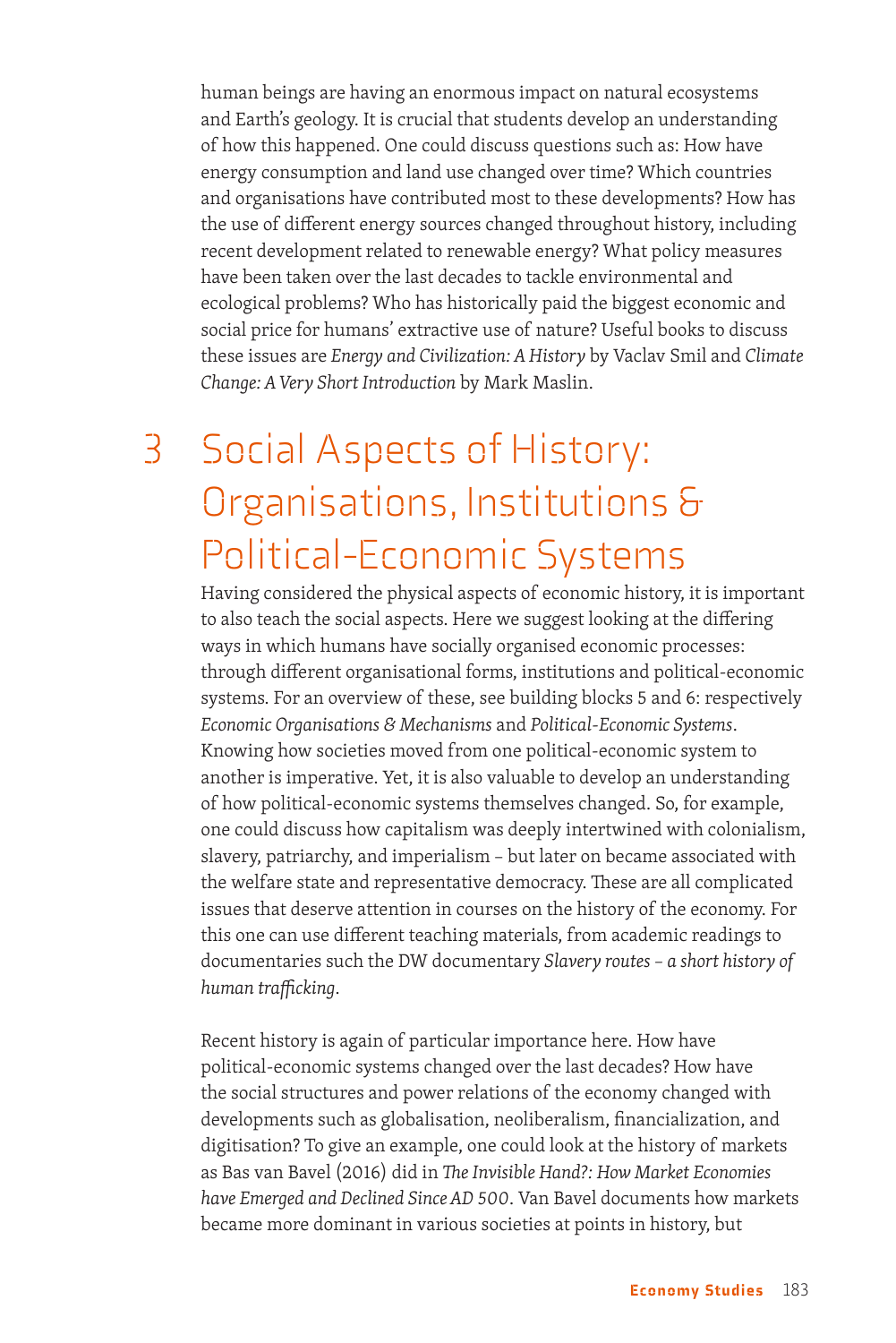also how markets over time lost their importance in determining how economies were run. In this book, he analysed how different economic mechanisms interacted with each other and how power relations in societies changed.

## 4 Practical Suggestions

More concretely, how can this subject best be fitted into a curriculum? One way is to devote entire courses to the subject, but it can also be incorporated into existing courses along with other subjects.

An economic history course could, for example, mainly focus on the physical and social history of the global economy, while connecting it to the history of the national economy of the country where the course is taught. In a specialised graduate programme, it makes sense to focus specifically on the topic of the programme. For instance, in a graduate degree on financial economics the scope might be narrower, zooming in on financial history, rather than treating the history of the economy more broadly.

Besides teaching it as a stand-alone course, some historical background can add value to other courses. For example, a course on labour economics would be enriched by starting with an overview of labour history before delving into specific theories. Such an introduction into a course gives students a clear idea of the real-world phenomena they will be studying in that course. That is, history is not simply used to illustrate theory, but to provide students with a basic understanding of the actual phenomena that the theories try to wrestle with.

Introducing a topic through its historical background will also increase students' motivation, especially when recent history is discussed. Virtually every course, whether it focuses upon economic development, firms, public policy or markets, could benefit from devoting some space to the history of the topic.

### Teaching Materials

- Capitalism: A Short History by Jürgen Kocka, from 2016. A concise and yet broad-ranging account of how capitalism developed from early merchants, colonialism and slavery to the recent wave of globalisation and financialisation, accompanied by discussions of capitalism's key thinkers, such as Smith, Marx, Weber, and Schumpeter.
- *Economics: The User's Guide* by Ha-Joon Chang, from 2014, chapters 2 & 3. Two short and well written chapters on how the economy has changed over the last centuries and how capitalism evolved.